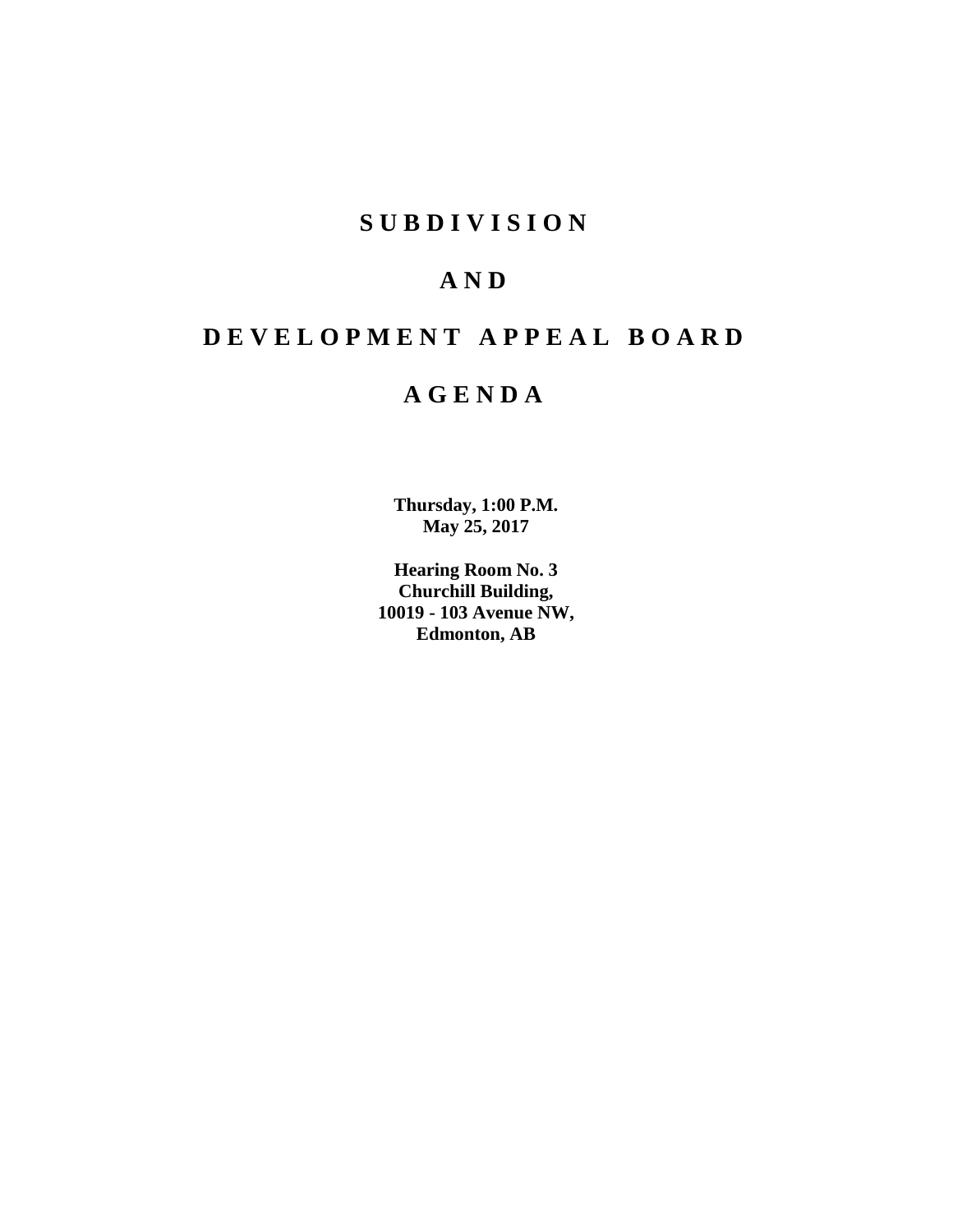# **SUBDIVISION AND DEVELOPMENT APPEAL BOARD HEARING ROOM NO. 3**

| 1:00 P.M. | SDAB-S-17-003 |                                                                                                                                                                     |
|-----------|---------------|---------------------------------------------------------------------------------------------------------------------------------------------------------------------|
|           |               | To create 14 Row Housing lots, two (2) Semi-<br>detached residential lots, one (1) Municipal<br>Reserve lot, one (1) Public Utility Lot and two<br>$(2)$ other lots |
|           |               | 4200D - 144 Avenue NW, 3501A - 153 Avenue<br>NW, 15120 - 34 Street NW, 14504 - Fort Road<br><b>NW</b><br>Project No.: 231112423-001                                 |
| NOTE:     |               | Unless otherwise stated, all references to "Section numbers" refer to<br>the authority under the Edmonton Zoning Bylaw 12800.                                       |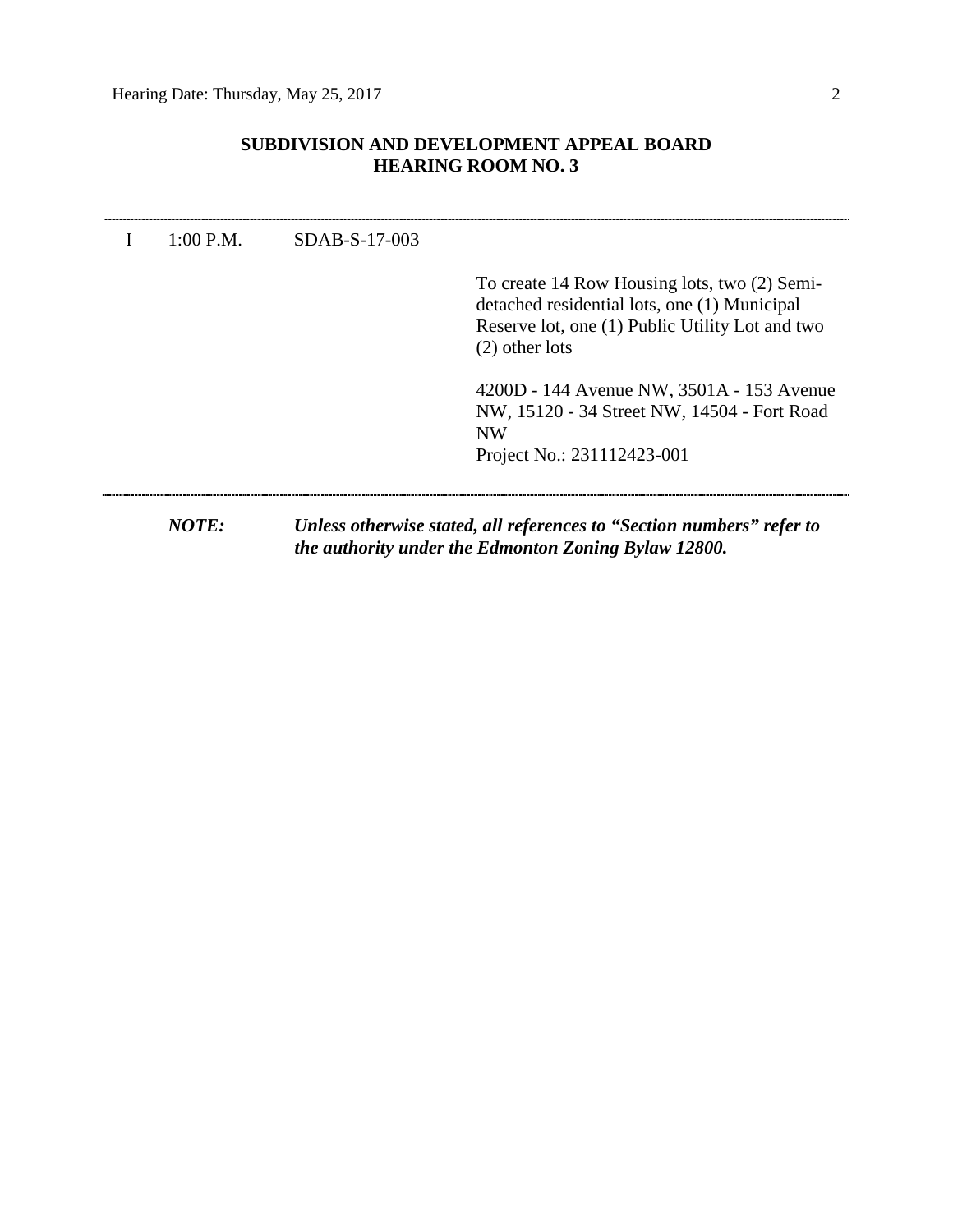### **ITEM I:** 1:00 P.M. **FILE: SDAB-S-17-003**

# AN APPEAL FROM THE DECISION OF THE SUBIVISION AUTHORITY

APPELLANT:

# APPLICATION NO.: 231112423-001/LDA-16-0448

APPLICATION TO: Create 14 Row Housing lots, two (2) Semi-detached residential lots, one (1) Municipal Reserve lot, one (1) Public Utility Lot and two (2) other lots

DECISION OF THE SUBDIVISION AUTHORITY: Approved With Conditions

DECISION DATE: April 20, 2017

DATE OF APPEAL: April 28, 2017

MUNICIPAL DESCRIPTION OF SUBJECT PROPERTY: 4200D - 144 Avenue NW,

LEGAL DESCRIPTION: Plan 1523797 Blk D, Plan 1523797 Blk A, NE-25-53-24-4, NE-25-53-24-4

3501A - 153 Avenue NW, 15120 - 34 Street NW, 14504 - Fort Road NW

ZONE:  $DC2.941$  Site Specific Development Control Provision (Bylaw 17811), - RF6 Medium Density Multiple Family Zone, - AP Public Parks Zone - PU Public Utility Zone. OVERLAY: N/A STATUTORY PLAN: Ebbers Neighbourhood Area Structure

Plan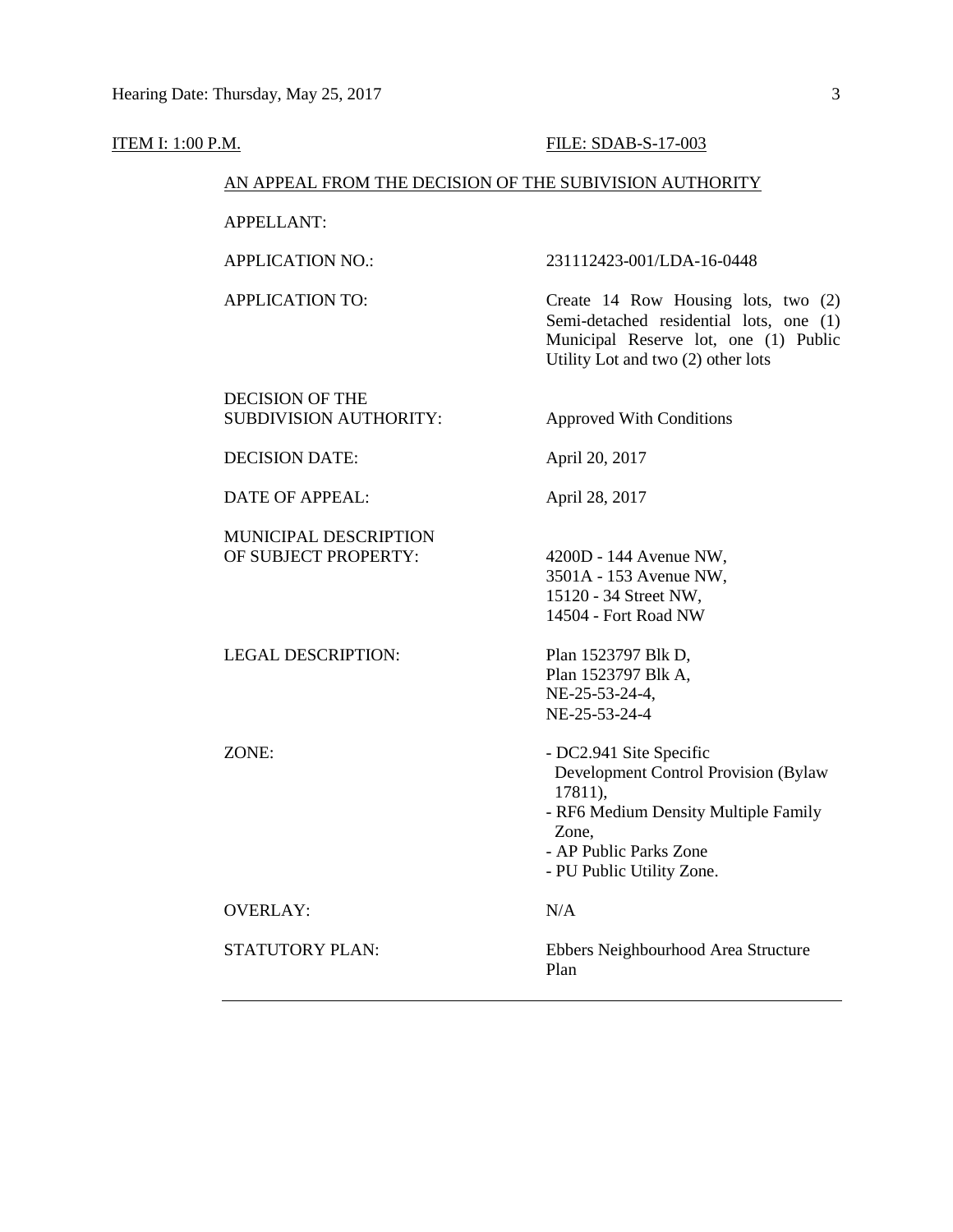### *Grounds for Appeal*

The Appellant provided the following reasons for appealing the decision of the Subdivision Authority:

We would like to appeal Conditions I.4 and II.9 in relation to the requirement to register an easement and construct a 3 m hard surface shared use path, along 144 Avenue.

The current right of way for 144 Avenue cannot accommodate a 3 m shared use path. There is insufficient right of way for a 3 m shared use path to be constructed. The lands to the south are also under separate land ownership. An easement has been requested however after consultation with the landowner we were unable to obtain an easement. The 3 m Shared Use Path will also require a rail crossing. Permission from CP would be required to cross, based on current and past experience it has been very difficult to get approvals from CP. Therefore at this time, we cannot meet these conditions as set out in the subdivision approval letter for LDA16-0448.

# *General Matters*

# **Appeal Information:**

The *Municipal Government Act*, RSA 2000, c M-26 states the following:

#### **Appeals**

**678(1)** The decision of a subdivision authority on an application for subdivision approval may be appealed

- (a) by the applicant for the approval,
- (b) by a Government department if the application is required by the subdivision and development regulations to be referred to that department,
- (c) by the council of the municipality in which the land to be subdivided is located if the council, a designated officer of the municipality or the municipal planning commission of the municipality is not the subdivision authority, or
- (d) by a school board with respect to
	- (i) the allocation of municipal reserve and school reserve or money in place of the reserve,
	- (ii) the location of school reserve allocated to it, or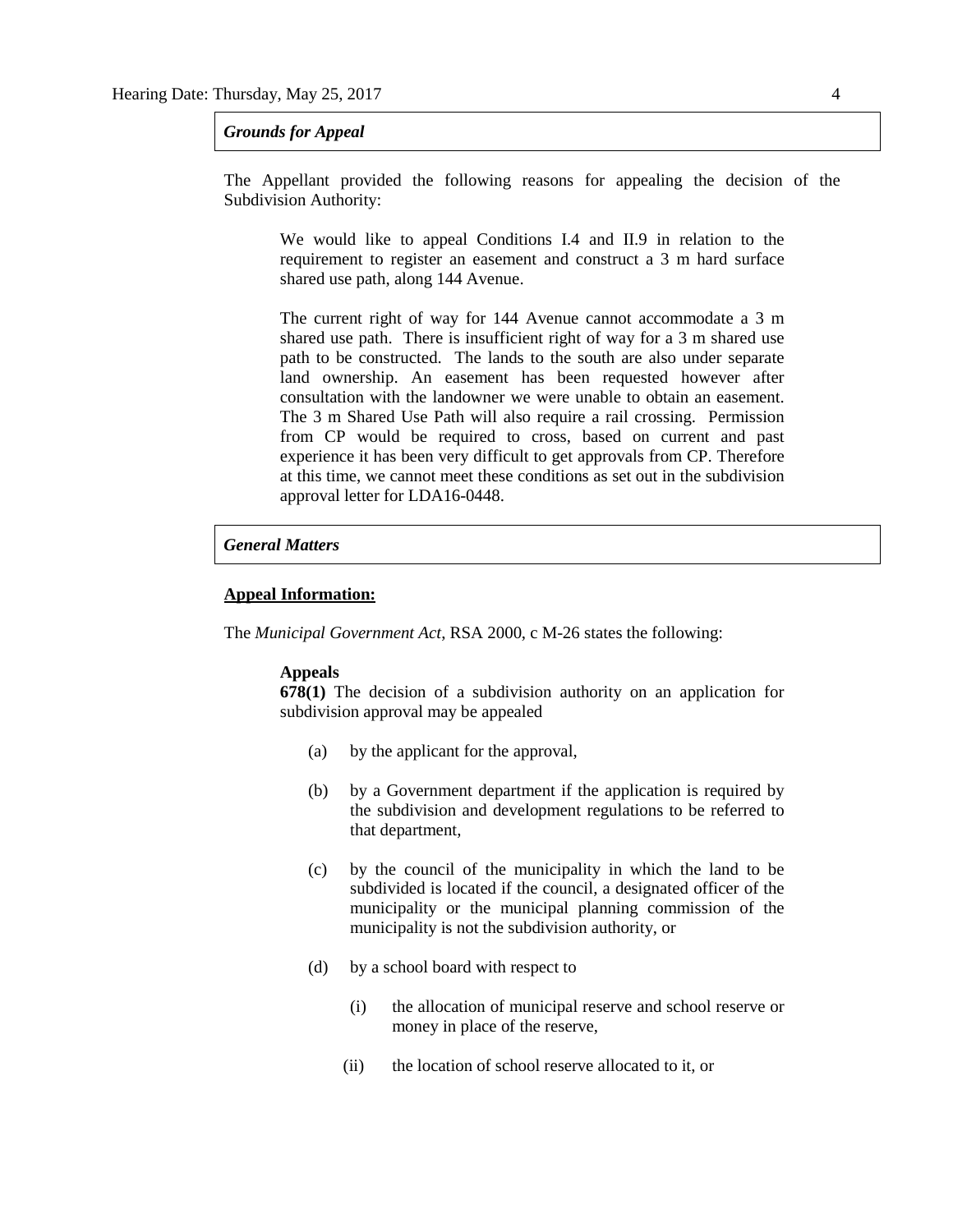(iii) the amount of school reserve or money in place of the reserve.

**(2)** An appeal under subsection (1) may be commenced by filing a notice of appeal within 14 days after receipt of the written decision of the subdivision authority or deemed refusal by the subdivision authority in accordance with section 681

- (a) with the Municipal Government Board if the land that is the subject of the application is within the Green Area, as classified by the Minister responsible for the *Public Lands Act*, or is within the distance of a highway, a body of water or a sewage treatment or waste management facility set out in the subdivision and development regulations, or
- (b) in all other cases, with the subdivision and development appeal board.
- **(2.1)** …

**(3)** For the purpose of subsection (2), the date of receipt of the decision is deemed to be 5 days from the date the decision is mailed.

- **(4)** A notice of appeal under this section must contain
	- (a) the legal description and municipal location, if applicable, of the land proposed to be subdivided, and
	- (b) the reasons for appeal, including the issues in the decision or the conditions imposed in the approval that are the subject of the appeal.

**(5)** If the applicant files a notice of appeal within 14 days after receipt of the written decision or the deemed refusal with the wrong board, that board must refer the appeal to the appropriate board and the appropriate board must hear the appeal as if the notice of appeal had been filed with it and it is deemed to have received the notice of appeal from the applicant on the date it receives the notice of appeal from the first board.

#### **Hearing and decision**

**680(2)** In determining an appeal, the board hearing the appeal

- (a) must act in accordance with any applicable ALSA regional plan;
- (a.1) must have regard to any statutory plan;
- (b) must conform with the uses of land referred to in a land use bylaw;
- (c) must be consistent with the land use policies;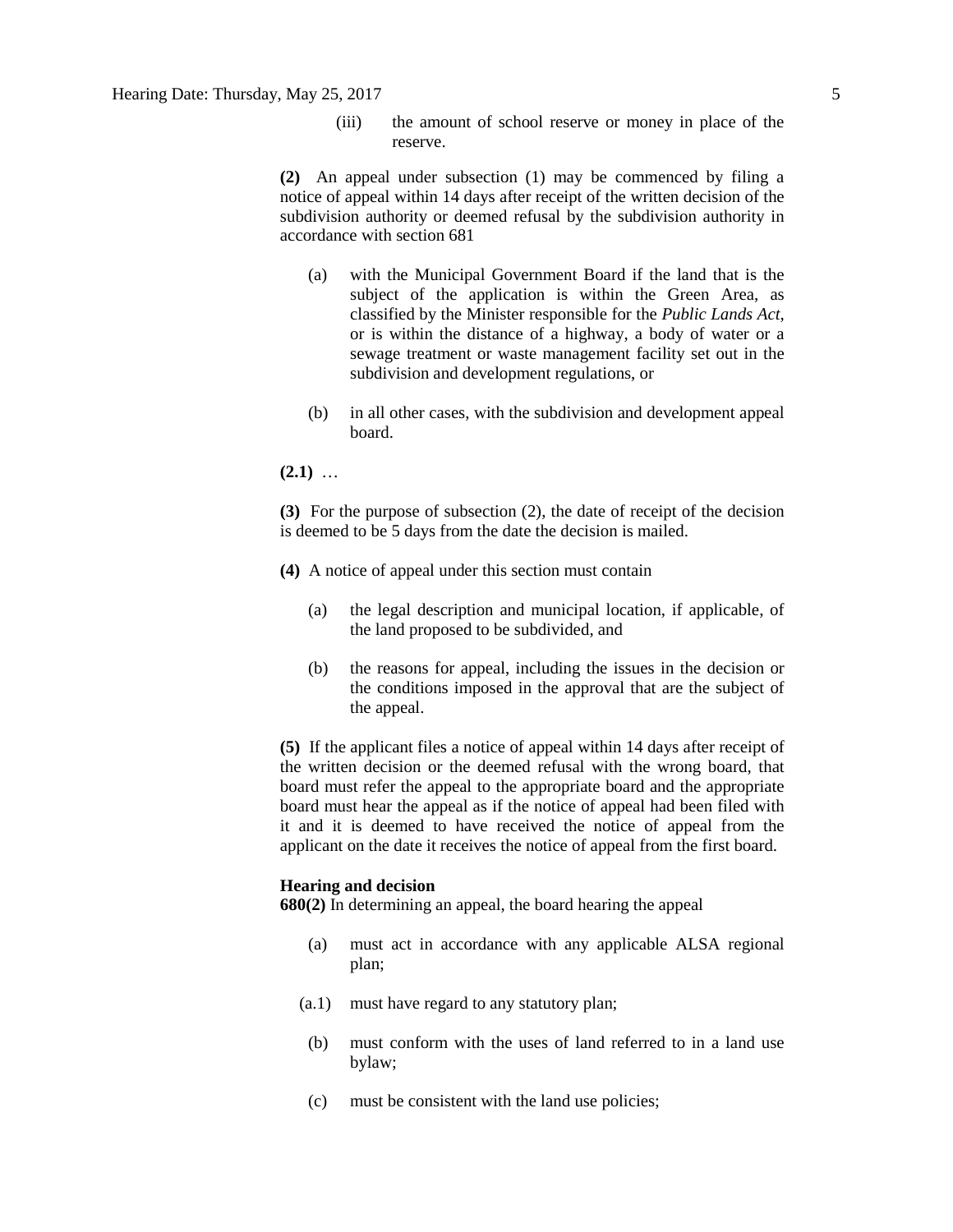- (d) must have regard to but is not bound by the subdivision and development regulations;
- (e) may confirm, revoke or vary the approval or decision or any condition imposed by the subdivision authority or make or substitute an approval, decision or condition of its own;
- (f) may, in addition to the other powers it has, exercise the same power as a subdivision authority is permitted to exercise pursuant to this Part or the regulations or bylaws under this Part.

# **Subdivision of Land**

### **Approval of application**

**654(1)** A subdivision authority must not approve an application for subdivision approval unless

- (a) the land that is proposed to be subdivided is, in the opinion of the subdivision authority, suitable for the purpose for which the subdivision is intended,
- (b) the proposed subdivision conforms to the provisions of any statutory plan and, subject to subsection (2), any land use bylaw that affects the land proposed to be subdivided,
- (c) the proposed subdivision complies with this Part and the regulations under this Part, and
- (d) all outstanding property taxes on the land proposed to be subdivided have been paid to the municipality where the land is located or arrangements satisfactory to the municipality have been made for their payment pursuant to Part 10.

**(2)** A subdivision authority may approve an application for subdivision approval even though the proposed subdivision does not comply with the land use bylaw if, in its opinion,

- (a) the proposed subdivision would not
	- (i) unduly interfere with the amenities of the neighbourhood, or
	- (ii) materially interfere with or affect the use, enjoyment or value of neighbouring parcels of land,

and

(b) the proposed subdivision conforms with the use prescribed for that land in the land use bylaw.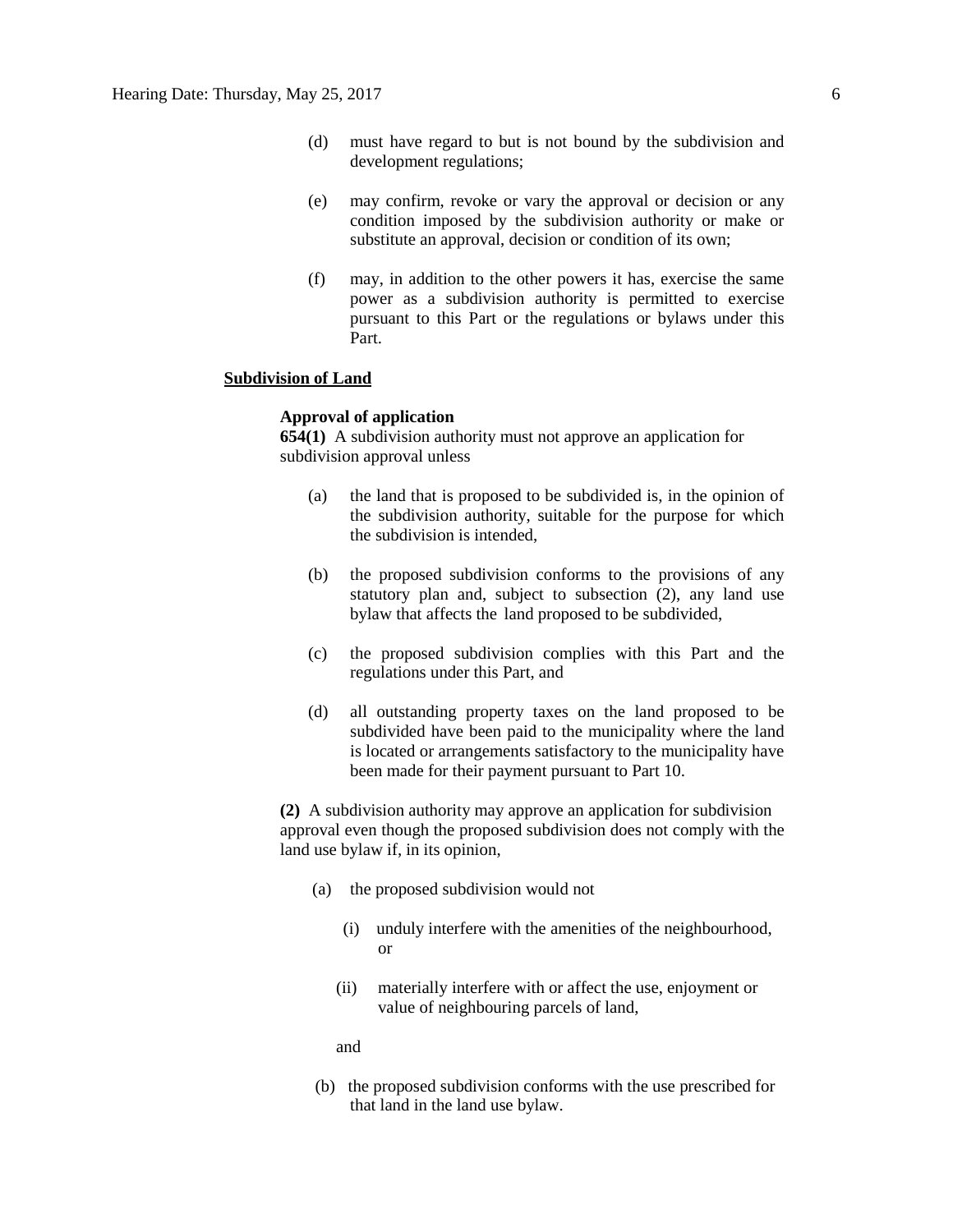**(3)** A subdivision authority may approve or refuse an application for subdivision approval.

# **Conditions of subdivision approval**

**655(1)** A subdivision authority may impose the following conditions or any other conditions permitted to be imposed by the subdivision and development regulations on a subdivision approval issued by it:

- (a) any conditions to ensure that this Part and the statutory plans and land use bylaws and the regulations under this Part, and any applicable ALSA regional plan, affecting the land proposed to be subdivided are complied with;
- (b) a condition that the applicant enter into an agreement with the municipality to do any or all of the following:
	- (i) to construct or pay for the construction of a road required to give access to the subdivision;
	- (ii) to construct or pay for the construction of
		- (A) a pedestrian walkway system to serve the subdivision, or
		- (B) pedestrian walkways to connect the pedestrian walkway system serving the subdivision with a pedestrian walkway system that serves or is proposed to serve an adjacent subdivision,

or both;

- (iii) to install or pay for the installation of a public utility described in section  $616(v)(i)$  to (ix) that is necessary to serve the subdivision, whether or not the public utility is, or will be, located on the land that is the subject of the subdivision approval;
- (iv) to construct or pay for the construction of
	- (A) off-street or other parking facilities, and
	- (B) loading and unloading facilities;
- (v) to pay an off-site levy or redevelopment levy imposed by bylaw;
- (vi) to give security to ensure that the terms of the agreement under this section are carried out.

**(2)** A municipality may register a caveat under the *Land Titles Act* in respect of an agreement under subsection  $(1)(b)$  against the certificate of title for the parcel of land that is the subject of the subdivision.

**(3)** If a municipality registers a caveat under subsection (2), the municipality must discharge the caveat when the agreement has been complied with.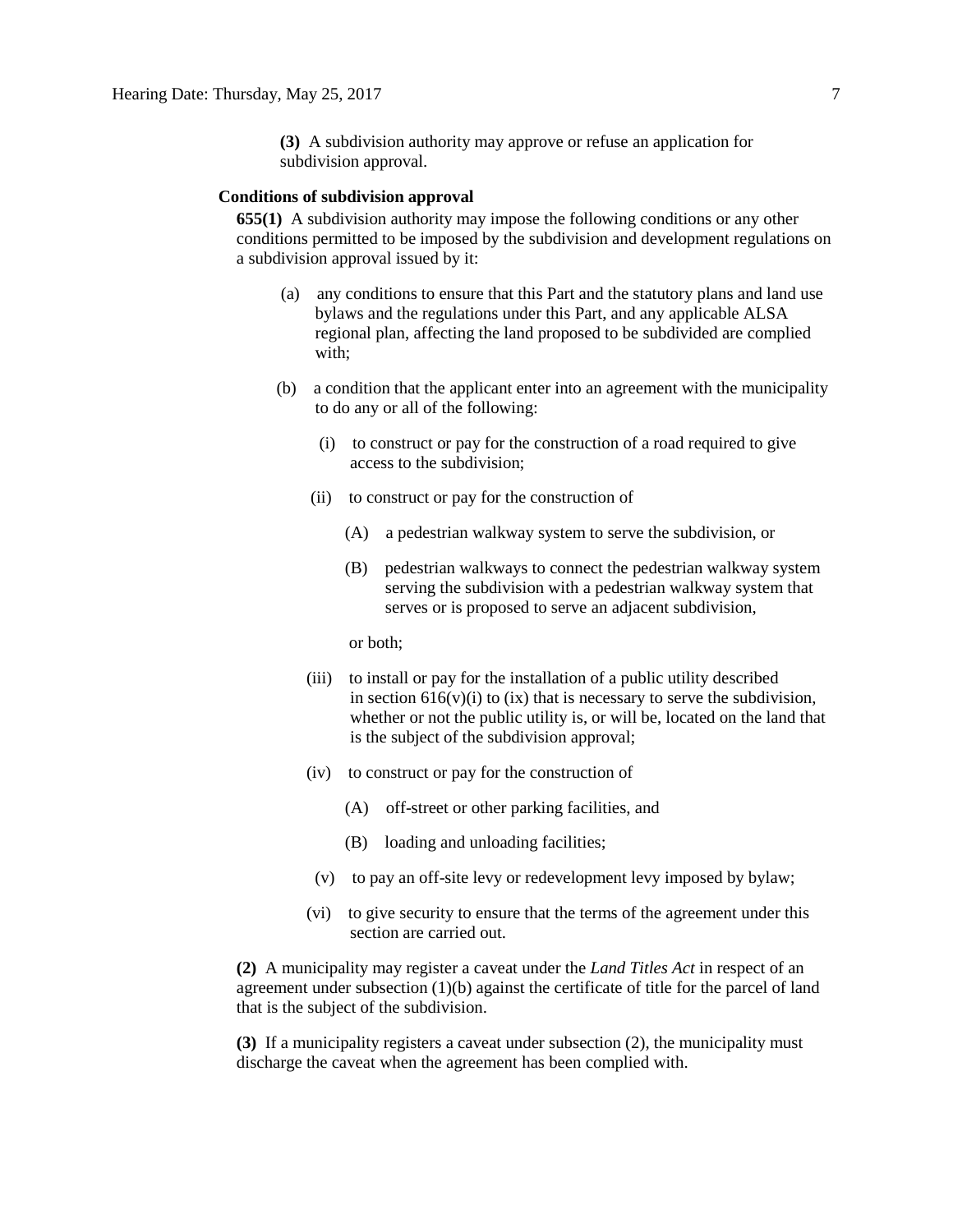# Hearing Date: Thursday, May 25, 2017 8

**(4)** Where a condition on a subdivision approval has, prior to the coming into force of this subsection, required the applicant to install a public utility or pay an amount for a public utility referred to in subsection (1)(b)(iii), that condition is deemed to have been validly imposed, whether or not the public utility was located on the land that was the subject of the subdivision approval.

# **Rezoning History**

| <b>Bylaw</b>                                  | <b>Area of Application</b>                                                                                                                                                                                                                                                                                                                          | <b>Rezoning</b>                                                                                                                                                                                                                                                                                                                                                                                                                                                   |
|-----------------------------------------------|-----------------------------------------------------------------------------------------------------------------------------------------------------------------------------------------------------------------------------------------------------------------------------------------------------------------------------------------------------|-------------------------------------------------------------------------------------------------------------------------------------------------------------------------------------------------------------------------------------------------------------------------------------------------------------------------------------------------------------------------------------------------------------------------------------------------------------------|
| <b>Bylaw 14911</b><br>(September 29,<br>2009) | A portion of NE 25-53-<br>24-4 and a portion of<br>the road to be closed by<br>Bylaw 14910, located<br>south of 151 Avenue<br>NW and east of<br>Manning Drive NW                                                                                                                                                                                    | From: (AGU) Urban Reserve Zone<br>To: (RPL) Planned Lot Residential<br>Zone, (RF6) Medium Density<br>Multiple Family Zone, (RA7) Low<br>Rise Apartment Zone, (CSC)<br>Shopping Centre Zone and (AP)<br>Public Parks Zone.                                                                                                                                                                                                                                         |
| <b>Bylaw 14913</b><br>(September 29,<br>2009) | A portion of NW 25-53-<br>24-4, located north of<br>144 Avenue NW and<br>southeast of Manning<br>Drive NW                                                                                                                                                                                                                                           | From: (AGU) Urban Reserve Zone<br>To: (RA7) Low Rise Apartment<br>Zone, (CNC) Neighbourhood<br>Convenience Commercial Zone and<br>(PU) Public Utility Zone.                                                                                                                                                                                                                                                                                                       |
| <b>Bylaw 14912</b><br>(April 26, 2010)        | A portion of NE 25-53-<br>24-4 and a portion of<br>the road to be closed by<br>Bylaw 14910, located<br>north of 144 Avenue<br>NW and east of Fort<br>Road NW                                                                                                                                                                                        | From: (AGU) Urban Reserve Zone<br>To: (DC2) Site Specific<br>Development Control Provision and<br>(AP) Public Parks Zone                                                                                                                                                                                                                                                                                                                                          |
| <b>Bylaw 17811</b><br>(November 7,<br>2016)   | Lot 1PUL, Block 2,<br>$\bullet$<br>Plan 1524521;<br>Lot 1, Block 1, Plan<br>$\bullet$<br>1524521;<br>Portions of NE-25-<br>$\bullet$<br>$53 - 24 - 4;$<br>Lot A, Plan<br>$\bullet$<br>4073NY;<br>SE-36-53-24-4; and<br>$\bullet$<br>Block A & D, Plan<br>$\bullet$<br>1523797;<br>Located south of 153<br>Avenue NW and east of<br>Manning Drive NW | From: (AG) Agricultural Zone,<br>(AGU) Urban Reserve Zone, (AP)<br>Public Parks Zone, (RPL) Planned<br>Lot Residential Zone, (RF6)<br><b>Medium Density Multiple Family</b><br>Zone, (RA7) Low Rise Apartment<br>Zone, (CNC) Neighbourhood<br>Convenience Commercial Zone and<br>(DC2) Site Specific Development<br>Provision<br>To: (AP) Public Parks<br>Zone, (RF6) Medium Density<br>Multiple Family Zone and (DC2)<br>Site Specific Development<br>Provision. |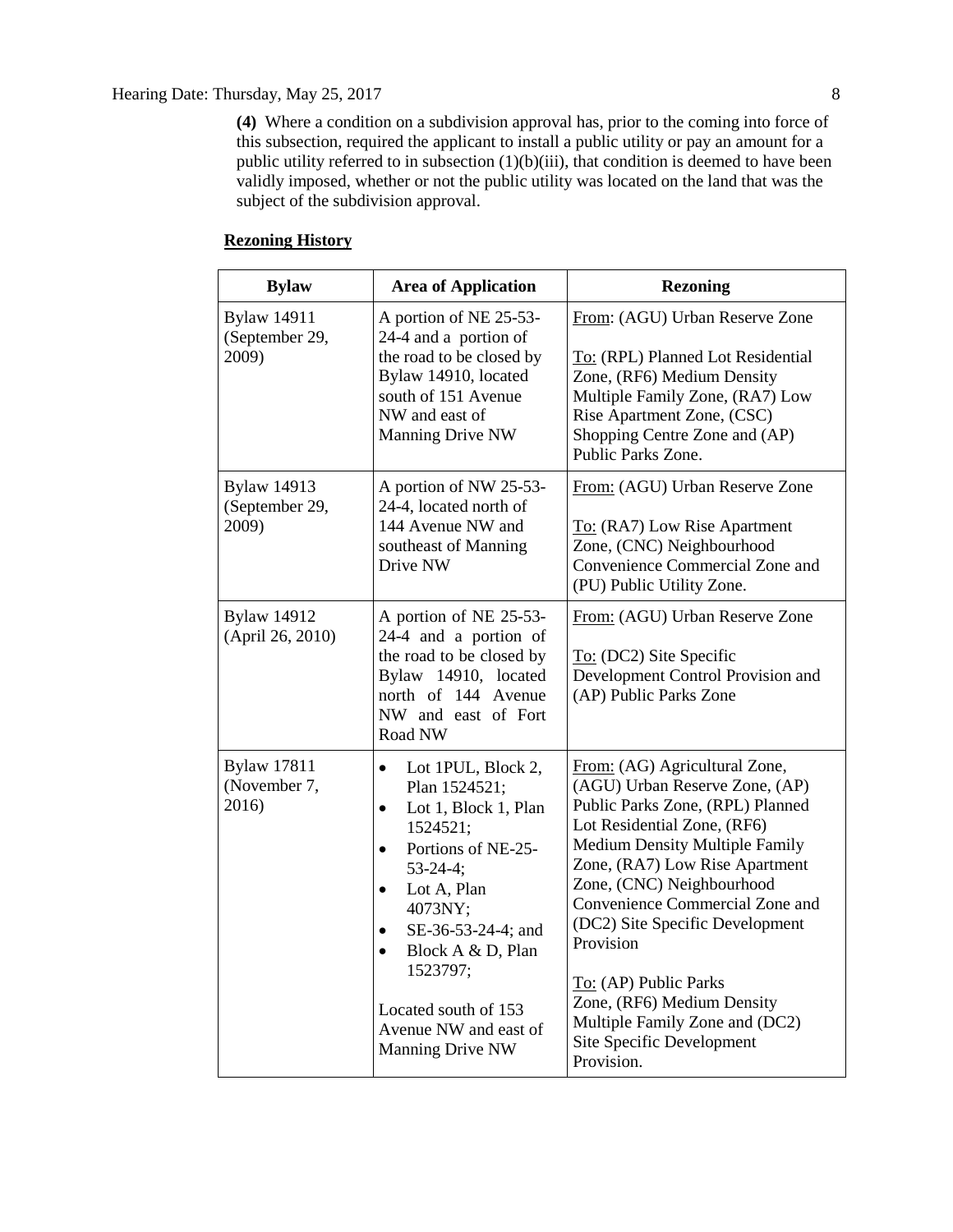| <b>Subdivision File</b><br><b>Number</b> | <b>Area of Application</b>                                                                                                                                                                                           | <b>Proposed Subdivision</b>                                                                                                                                                                                        |
|------------------------------------------|----------------------------------------------------------------------------------------------------------------------------------------------------------------------------------------------------------------------|--------------------------------------------------------------------------------------------------------------------------------------------------------------------------------------------------------------------|
| LDA16-0448                               | Blocks A and D,<br>Plan 1523797;<br>NE-25-53-24-W4M<br>$\bullet$<br>(152337516027);<br>NE-25-53-24-W4M<br>$\bullet$<br>(152313031094)<br>Located north of 144<br>Avenue NW and east of<br><b>Ebbers Boulevard NW</b> | Tentative plan of subdivision to<br>create 14 row housing lots, two $(2)$<br>semi-detached residential lots, one<br>$(1)$ Municipal Reserve lot, one $(1)$<br>Public Utility lot, and two (2) other<br><b>lots</b> |

# **Current Subdivision Application**

# *Impugned Conditions*

The subdivision approval was subject to a number of conditions, two of which the Appellant objects to:

Condition I.4: "that the owner registers a sidewalk utility right of way for the 3 m hard surface shared use path, as shown on the 'Conditions of Approval' map, Enclosure I;" and

Condition II.9: "that the owner constructs a curb ramp and 3 m hard surface shared use path, along 144 Avenue NW, to the satisfaction of Transportation Planning and Engineering, as shown on the 'Conditions of Approval' map, Enclosure I".

# Notice to Applicant/Appellant

Provincial legislation requires that the Subdivision and Development Appeal Board issue its official decision in writing within fifteen days of the conclusion of the hearing. Bylaw No. 11136 requires that a verbal announcement of the Board's decision shall be made at the conclusion of the hearing of an appeal, but the verbal decision is not final nor binding on the Board until the decision has been given in writing in accordance with the *Municipal Government Act.*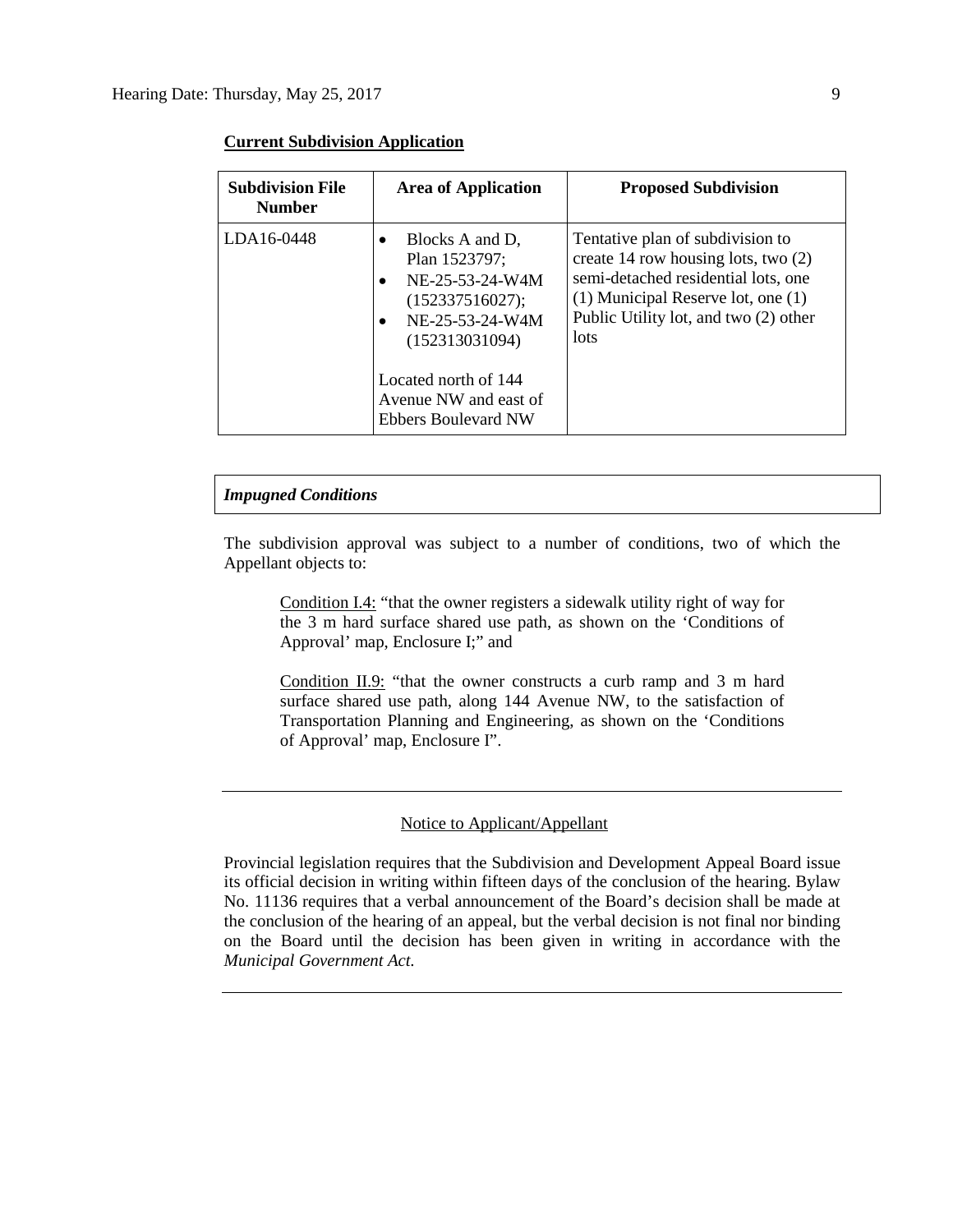$\sim$ 

 $\sim$ 

 $\overline{\phantom{a}}$ 

 $\overline{\phantom{a}}$ 

|     |                                                                                                                                                                                                                                                                                                                                                                                                      | Subdivision Authority | 7th Floor, Edmonton Tower<br>10111 -- 104 Avenue NW<br>Edmonton, Alberta T5J 0J5                                                                                                                                                                                                                                                                                                            |  |  |
|-----|------------------------------------------------------------------------------------------------------------------------------------------------------------------------------------------------------------------------------------------------------------------------------------------------------------------------------------------------------------------------------------------------------|-----------------------|---------------------------------------------------------------------------------------------------------------------------------------------------------------------------------------------------------------------------------------------------------------------------------------------------------------------------------------------------------------------------------------------|--|--|
|     | April 20, 2017                                                                                                                                                                                                                                                                                                                                                                                       |                       | File No. LDA16-0448                                                                                                                                                                                                                                                                                                                                                                         |  |  |
|     |                                                                                                                                                                                                                                                                                                                                                                                                      |                       |                                                                                                                                                                                                                                                                                                                                                                                             |  |  |
| RE: |                                                                                                                                                                                                                                                                                                                                                                                                      |                       | Tentative plan of subdivision to create 14 row housing lots, two (2) semi-detached residential<br>lots, one (1) Municipal Reserve lot, one (1) Public Utility lot, and two (2) other lots from Blocks A<br>and D, Plan 152 3797, the NE 25-53-24-W4M (152 337 516 027) and the NE 25-53-24-W4M (152<br>313 031 094), located north of 144 Avenue NW and east of Ebbers Boulevard NW; EBBERS |  |  |
| ı   |                                                                                                                                                                                                                                                                                                                                                                                                      |                       | The Subdivision by Plan is APPROVED on April 20, 2017, subject to the following conditions:                                                                                                                                                                                                                                                                                                 |  |  |
|     | 1. that the owner dedicate Municipal Reserve (MR) as a 3.685 ha lot pursuant to Section 666 of the<br>Municipal Government Act as shown on the "Conditions of Approval" map, Enclosure I;                                                                                                                                                                                                            |                       |                                                                                                                                                                                                                                                                                                                                                                                             |  |  |
|     | 2. that the owner enter into a Servicing Agreement with the City of Edmonton pursuant to Section<br>655 of the Municipal Government Act;                                                                                                                                                                                                                                                             |                       |                                                                                                                                                                                                                                                                                                                                                                                             |  |  |
| 3.  | that the owner prepare the necessary plans and documentation to grant new or carry forward<br>existing easements and restrictive covenants in favour of the City of Edmonton, EPCOR<br>Distribution & Transmission Inc., and EPCOR Water Services Inc., as required by the<br>aforementioned agencies or shown on the engineering drawings that are deemed to be part of<br>the Servicing Agreement; |                       |                                                                                                                                                                                                                                                                                                                                                                                             |  |  |
|     | 4. that the owner register a sidewalk utility right of way for the 3 m hard surface shared use path,<br>as shown on the "Conditions of Approval" map, Enclosure I;                                                                                                                                                                                                                                   |                       |                                                                                                                                                                                                                                                                                                                                                                                             |  |  |
|     | 5. that the owner register a berm and fence restrictive covenant and easement in favour of the City<br>of Edmonton against the lots backing onto the berm, as shown on the "Conditions of Approval"<br>map, Enclosure I;                                                                                                                                                                             |                       |                                                                                                                                                                                                                                                                                                                                                                                             |  |  |
|     | 6. that Lot 200, Block 9, Plan 1524577 be consolidated with the two "other" lots prior to or<br>concurrent with the registration of this subdivision, as shown on the "Conditions of Approval"<br>map, Enclosure I; and                                                                                                                                                                              |                       |                                                                                                                                                                                                                                                                                                                                                                                             |  |  |
|     | 7. that the owner pay all outstanding property taxes prior to the endorsement of the plan of<br>survey.                                                                                                                                                                                                                                                                                              |                       |                                                                                                                                                                                                                                                                                                                                                                                             |  |  |
|     |                                                                                                                                                                                                                                                                                                                                                                                                      |                       |                                                                                                                                                                                                                                                                                                                                                                                             |  |  |

Established under City of Edmonton Bylaw 16620 pursuant to Section 623 of the Municipal Government Act

 $\cdot$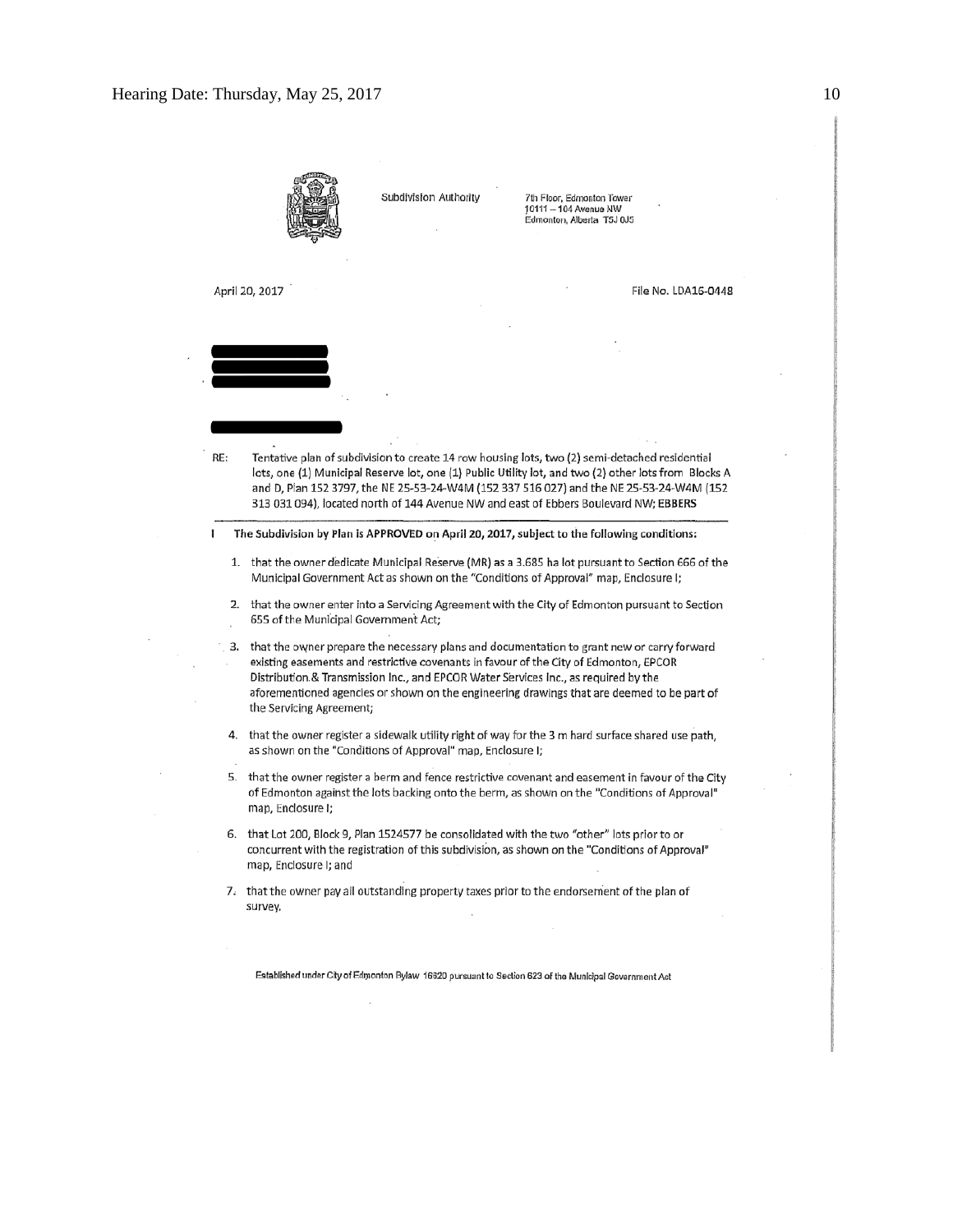- Il That the Servicing Agreement required in Clause I (2) contain, among other things, the following:
	- 1. that the owner pay all servicing costs, assessments, roadway modification costs (including but not limited to sidewalk, shared use path and/or transit infrastructure), construction costs and inspection costs required by this subdivision;
	- 2. that the owner pay all costs specified in the Servicing Agreement prior to endorsement of the plan of survey;
	- 3. that the owner pay the Drainage Assessments applicable to this subdivision;
	- 4. that the owner pay the Arterial Roadway Assessments applicable to this subdivision;
	- 5. that the owner submits an Erosion and Sediment Control (ESC) Plan specific for this development and for implementation during and after construction in accordance with the City of Edmonton **ESC Guidelines and Field Manual;**
	- 6. that the owner submits detailed engineering drawings and technical studies in accordance with the City of Edmonton Design and Construction Standards and to the satisfaction of the City Departments and affected utility agencies;
	- 7. that the owner submits a Swept Path Analysis with the engineering drawings that demonstrate that waste vehicles turning from the alley to Ebbers Boulevard NW can be entirely accommodated within the east driving lanes, to the satisfaction of Transportation Planning and Engineering;
	- 8. that the owner constructs the northern end of Ebbers Way NW to a local roadway standard, except that no sidewalk is required on the western edge, to the satisfaction of Transportation Planning and Engineering, as shown on the "Conditions of Approval" map, Enclosure I;
	- 9. that the owner constructs a curb ramp and 3 m hard surface shared use path, along 144 Avenue NW, to the satisfaction of Transportation Planning and Engineering, as shown on the "Conditions of Approval" map, Enclosure I;
	- 10. that the owner construct a 2 m berm centered on property line and 1.8 m noise attenuation fence contained wholly within private property and/or the Reserve lot, for all lots backing onto the railway right-of-way, to the satisfaction of Transportation Planning and Engineering and Parkland Developer Services, as shown on the "Conditions of Approval" map, Enclosure I;
	- 11. that the engineering drawings include a 1 m berm centered on property line and 1.8 m uniform screen fence contained wholly within private property, to the satisfaction of Transportation Planning and Engineering, as shown on the "Conditions of Approval" map, Enclosure I;
	- 12. that the owner construct all fences wholly on privately-owned lands, and/or the MR lot, to the satisfaction of Transportation Planning and Engineering and Parkland Developer Services, as shown on the "Conditions of Approval" map, Enclosure I;
	- 13. that the engineering drawings include a fence on Lot 1, Block 9, Plan 1524577, as shown on the "Conditions of Approval" map, Enclosure I;

 $2$  of  $3$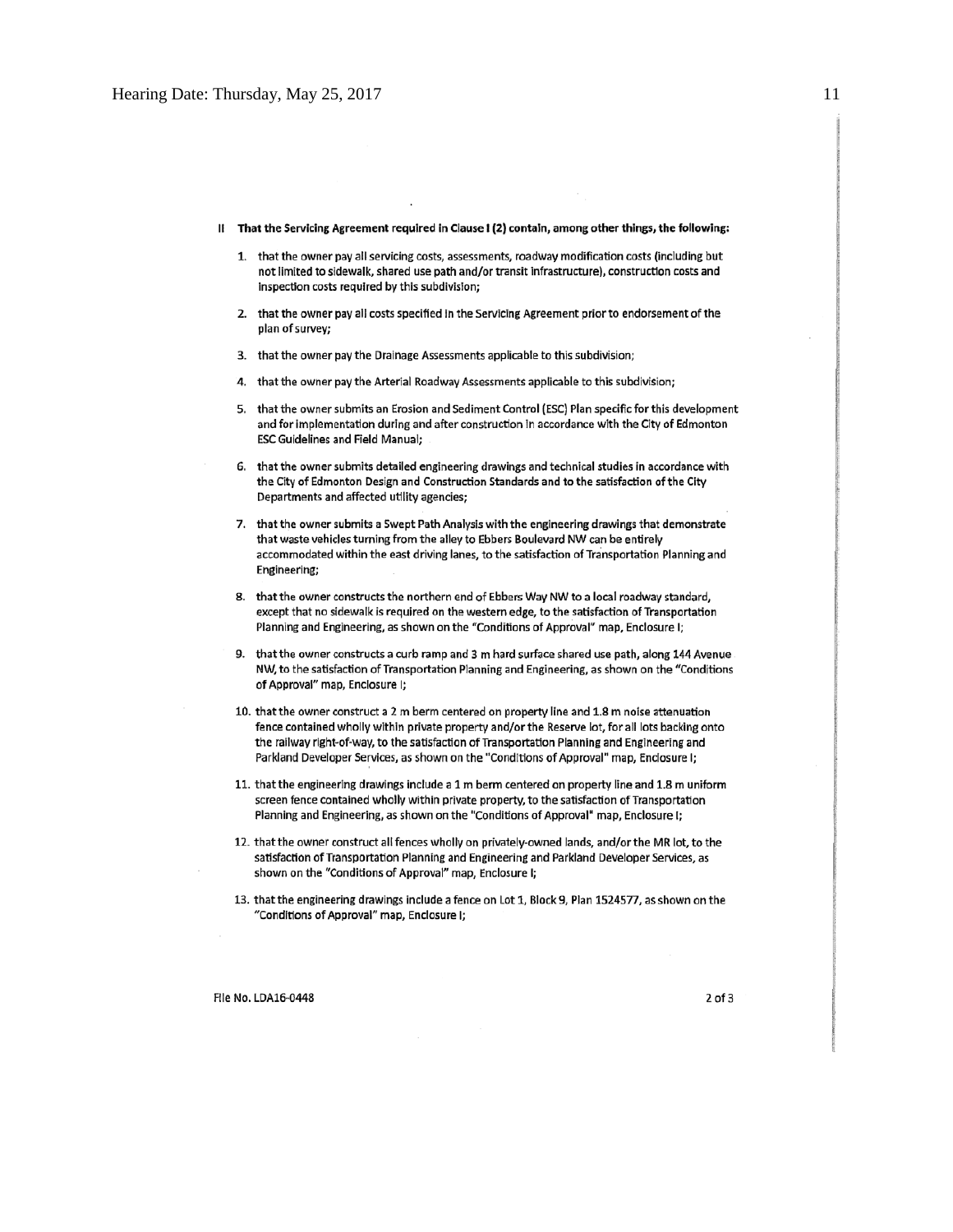- 14. that the owner submits grading plans for the MR lot, including the required berm and fence, to the satisfaction of Parkland Developer Services; and
- 15. that the owner is responsible for the landscape design and construction within the Public Utility lot, the Reserve lot, and to the satisfaction of City Departments and affected utility agencies.

Enclosure I is a map of the subdivision identifying major conditions of this approval.

MR for Blocks A and D, Plan 152 3797 and the NE 25-53-24-W4M (152 313 031 094) in the amount of 0.827 ha is being provided by dedication with this subdivision. In addition, MR for the closed roadways, Blocks B and C, Plan 152 3797, in the amount of 0.043 ha is being provided by dedication with this subdivision. Subsequent to MR dedication the existing DRC for 2.690 ha for NE 25-53-24-W4M (152 337 516 027) will be discharged in full. Total MR dedication being provided from the parcel, closed roadways, and DRC is 3.56 ha. The remaining balance of MR to be purchased will be confirmed with the engineering drawings (approximately 0.125 ha or less). Any encroachment from the berm slope into the MR parcel will be deducted from the amount to purchase.

CNR approval is required for the 3 m hard surface shared use path within the railway right of way and the application for CNR approval is the responsibility of the owner.

Please be advised that the approval is valid for one (1) year from the date on which the subdivision approval is given to the application. An extension beyond that time may be granted by the City of Edmonton.

Please be advised that an appeal may be lodged in accordance to Section 678 of the Municipal Government Act with the Subdivision and Development Appeal Board, 10019 - 103 Avenue NW, Edmonton Alberta, T5J 0G9, within 14 days from the date of the receipt of this decision. The date of receipt of the decision is deemed to be five (5) days from the date the decision is mailed.

If you have further questions, please contact Sarah Ramey at 780-496-6214 or sarah.ramey@edmonton.ca.

Regards,

**Blair McDowell** 

Subdivision Authority

BM/sr/Posse #231112423-001

Enclosure(s)

File No. LDA16-0448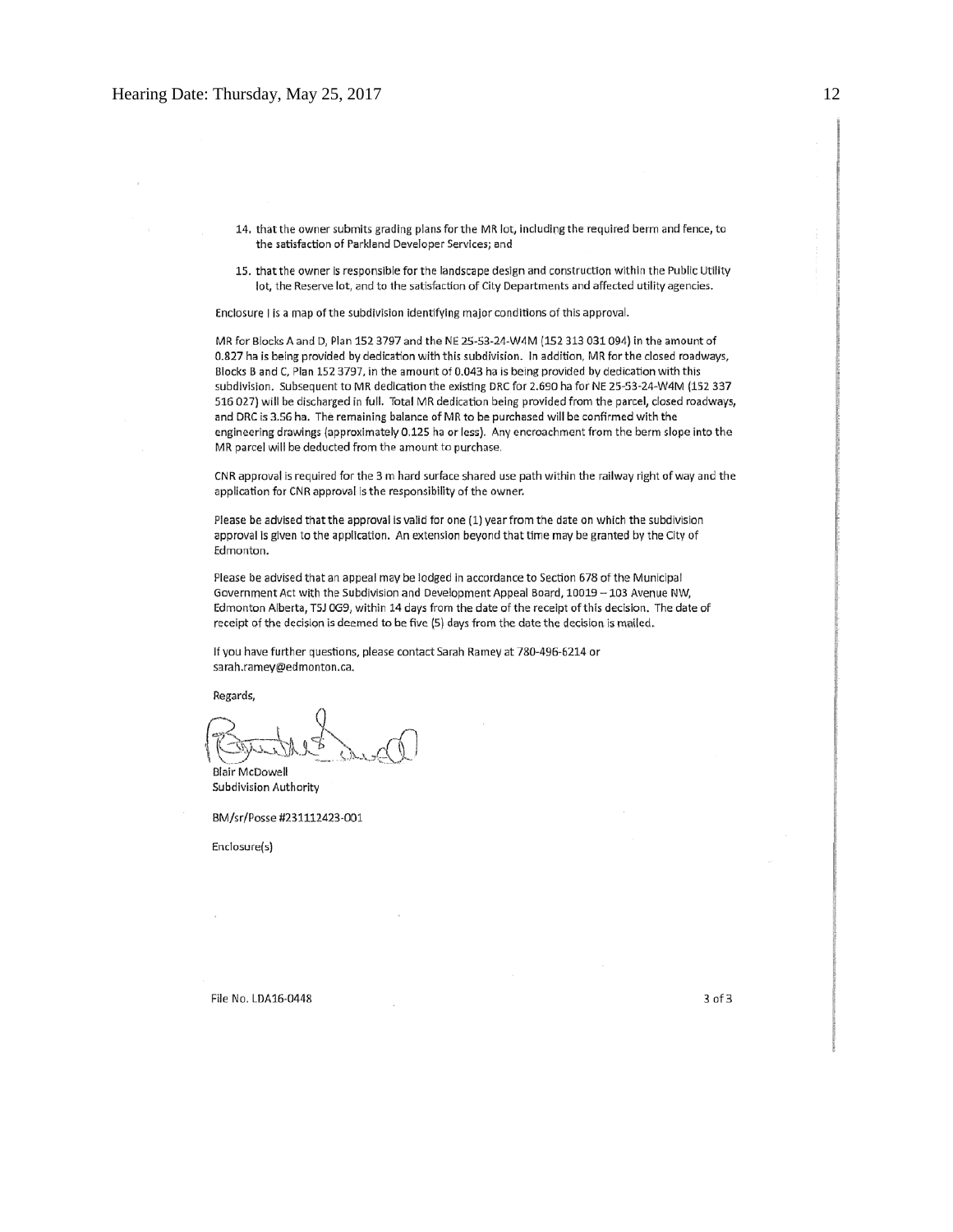